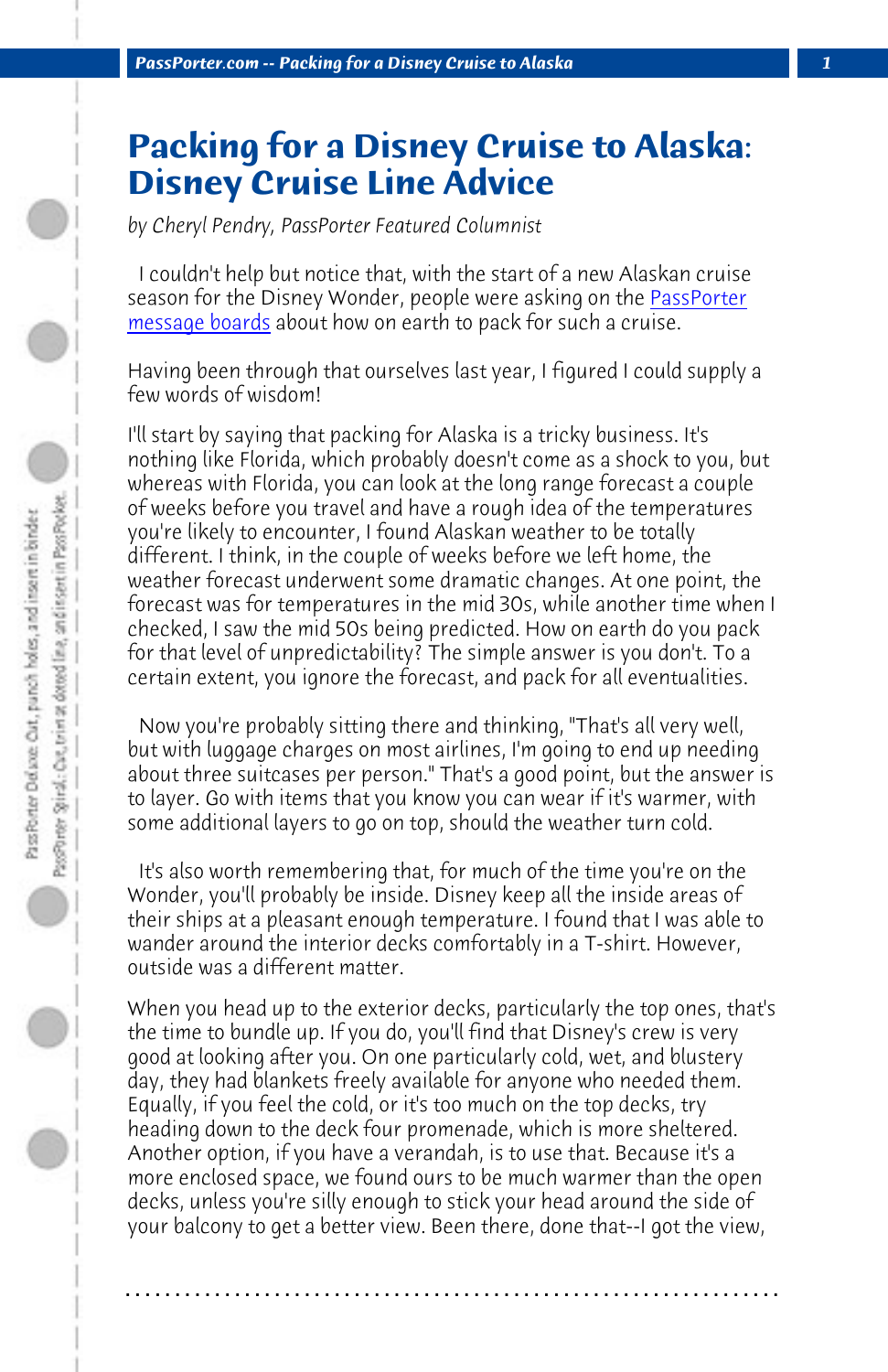and a bad hair day to boot!

 But what about the days when you're in port, and presumably exploring the area, maybe on a shore excursion? This is where your layers may come in handy, as you can't just head back to the inside decks whenever you get chilly. Take a very careful look at your excursion description, checking especially for elevations. For example, if you take any excursion that involves travelling on Skagway's White Pass & Yukon Railway, this will either start or end, depending on which tour you select, at an elevation 3,000 feet above sea level. That can equal a hefty change in weather.

 Another thing to keep in mind is whether your shore excursion is going to take you out on the water. As soon as you leave any sheltered harbor, the wind out to sea can be a real shock to the system, and make it feel a lot colder out.

 So what did we pack for our Alaskan cruise? Well, in addition to Alaska we took in a number of national parks in the Midwest, Seattle, Disneyland, and Chicago over a three week period, so we literally were packing for every possible climate. Despite that, we were pleased to get away with just three cases between the two of us.

 For Alaska, as I mentioned earlier, my base clothing was T-shirts for anything inside the Wonder. Then I took a couple of sweatshirts with me, having checked beforehand that one could be put over the other, to help me layer. I also found myself a lightweight raincoat, which again could just go on top of the layers to help keep me dry. That turned out to be invaluable on the day the heavens opened in Juneau. Something Alaska is certainly familiar with is rain, and if you can get through seven nights without any, you'll be doing really well. An umbrella also came in handy for me, as did a pair of gloves and a hat. I wasn't sure if I'd need the latter two items, but I was very glad of my gloves, as my hands do get cold easily, and the hat often went underneath the hood of my sweatshirt.

 Of course, something else you need to plan for on a cruise is the more formal evenings. I packed one formal dress, with my husband bringing his suit. He also brought a selection of ties and polo shirts, and was able to couple these as he liked with his pants or jacket. Along with my formal dress, I bought a couple of less-formal dresses, some of which I wore during hotter days of our vacation, elsewhere. I brought my standard pair of black pants that are smart enough for semi-formal night and dinner or brunch at Palo, and coupled those with a number of tops, all of which were lightweight and didn't crease, avoiding the need for any ironing. I also found one pair of shoes that would go with all my

**. . . . . . . . . . . . . . . . . . . . . . . . . . . . . . . . . . . . . . . . . . . . . . . . . . . . . . . . . . . . . . . . . .**